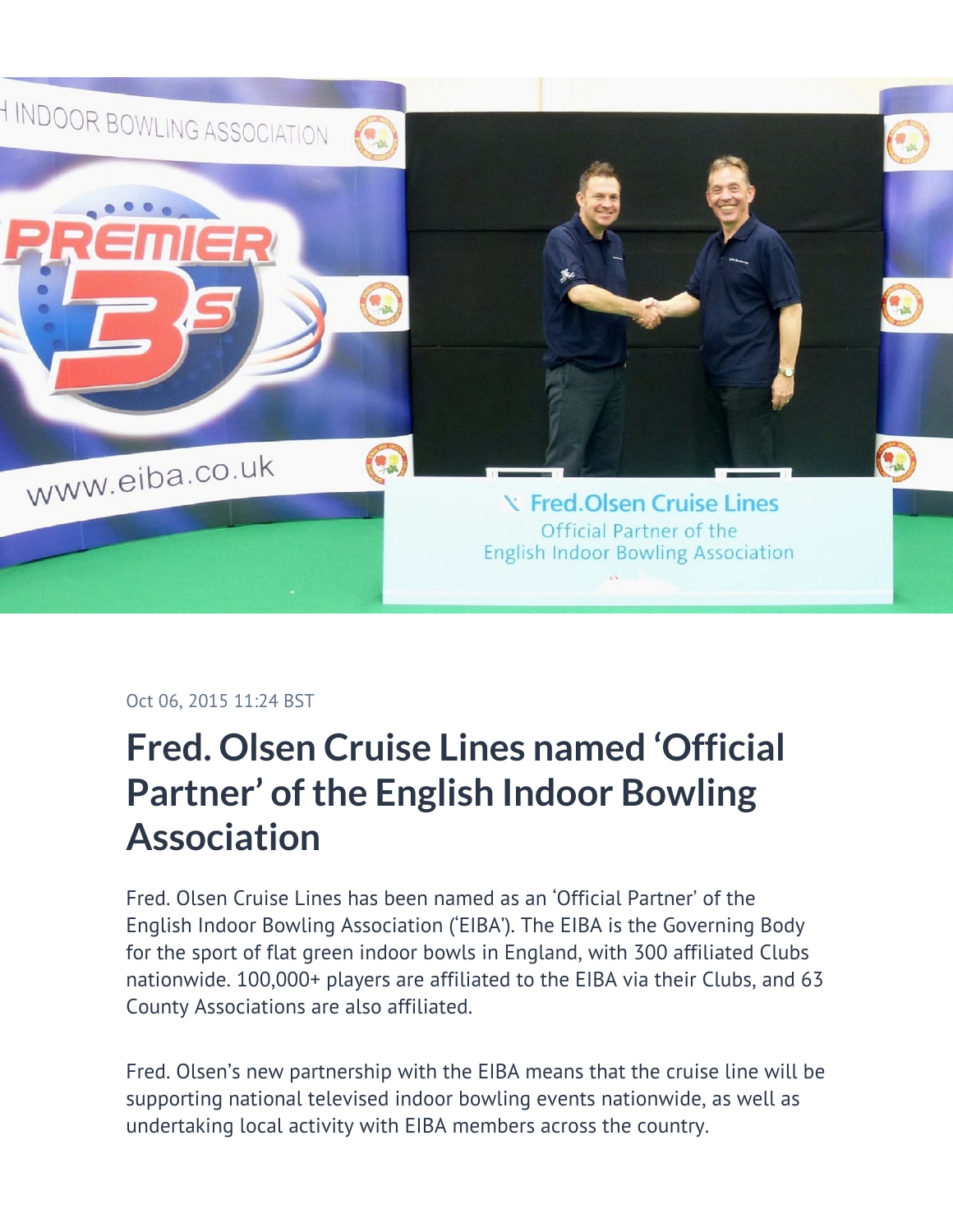Peter Thompson, Chief Executive of the English Indoor Bowling Association, said:

"To secure Fred. Olsen Cruise Lines as an official partner is a tremendous coup and will provide a massive boost for the association and the sport. Not only will they be promoting their cruises to indoor bowlers throughout the country, they genuinely want to help the sport develop at grass roots level by promoting indoor bowls to their customers."

Keith Norman, Business Development Manager for Fred. Olsen Cruise Lines, said:

"Fred. Olsen Cruise Lines is delighted to support and be associated with the English Indoor Bowling Association. There is a natural link between our customer base and the indoor bowling community, and we look forward to growing a successful and mutually-beneficial partnership with this leading sports Governing Body and its 300 affiliated Clubs.

"We know that many of our guests on board our ships enjoy indoor bowling and, similarly, many indoor bowlers enjoy cruising, so a partnership with the EIBA felt a natural fit. Working together, we will be able to help to develop the sport of indoor bowling, whilst at the same time offering special cruise benefits to EIBA members."

Fred. Olsen operates four smaller, more intimate cruise ships – *Balmoral*, *Braemar*, *Boudicca* and *Black Watch.* During the 2016/17 cruise season, Fred. Olsen's fleet will be visiting no fewer than 253 destinations in 84 countries around the globe – more than any other cruise line!

Fred. Olsen offers convenient, regional departures from a total of ten ports around the UK – Southampton, Dover, Harwich, Tilbury, Falmouth (a new addition in 2016), Liverpool, Newcastle, Rosyth (for Edinburgh), Greenock (for Glasgow) and Belfast – giving EIBA Clubs and their members unrivalled access to a Fred. Olsen cruise holiday.

**For further information on Fred. Olsen Cruises Lines, visit the website at [www.fredolsencruises.com](http://www.fredolsencruises.com/) To learn more about the English Indoor Bowling Association, go to [www.eiba.co.uk](http://www.eiba.co.uk/)**